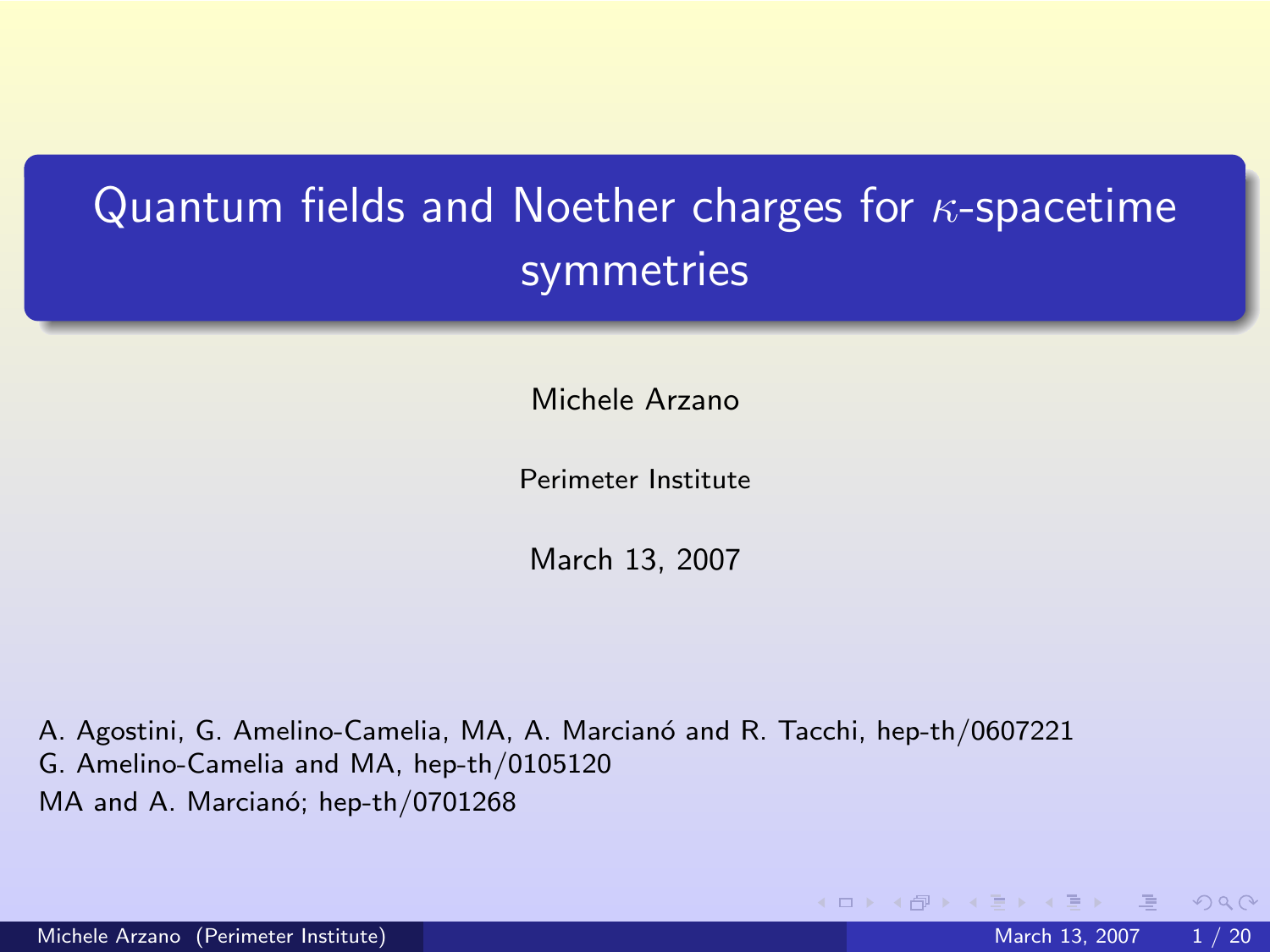- **•** Motivation
- $\bullet$  Intro to  $\kappa$ -Poincaré
- **Translation symmetries and Noether charges (classical fields)**
- Quantum fields: path integral (and canonical) quantization
- **Conclusions and outlook**

 $OQ$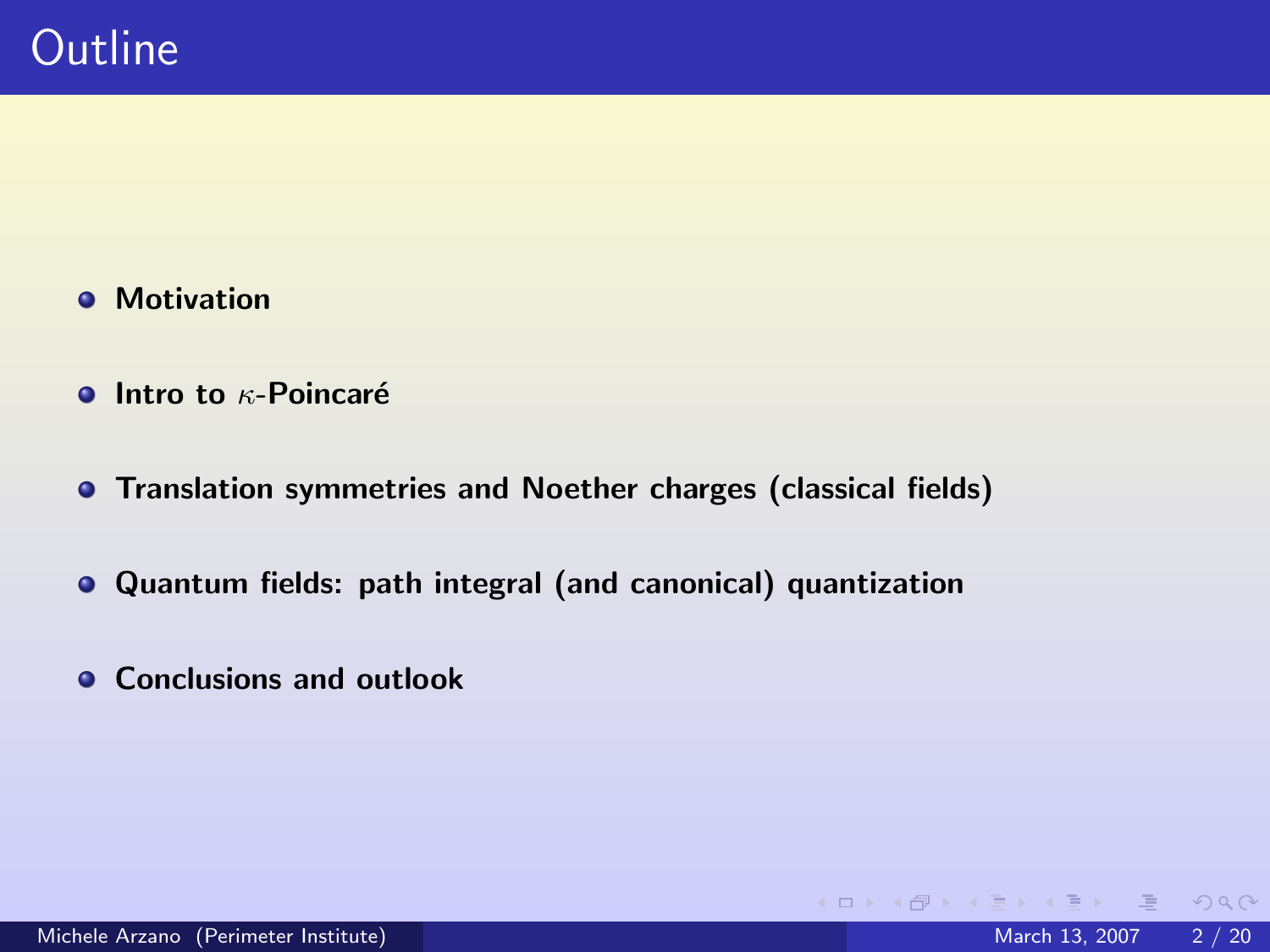**Historical** 

- Early 90's (Lukierski et al): use "quantum groups" (non-co-commutative Hopf algebra) to describe "quantization" of standard relativistic symmetries (analogous to Moyal quantization of Poisson manifolds:  $CM \rightarrow QM$ )
- **0 1994 (Majid and Ruegg):**  $\kappa$ -Poincaré and its relation to  $\kappa$ -Minkowski NCST
- **2000 (Amelino-Camelia):**  $\kappa$ -Poincaré as a way to introduce  $L_p \sim 1/\kappa$  as an observer-independent scale in SR (DSR)
- 2004 (Amelino, Smolin, Starodubstev): κ-Poincaré from low-energy limit of  $2+1$  QG (and speculations for  $3+1$ )
- **2006 (Freidel and Livine):**  $\kappa$ -Poincaré-type non-commutative effective field theory emerging from 3d Ponzano-Regge+massive particles

Consider  $\kappa$ -Poincaré and  $\kappa$ -Minkowski as a "window" on QG and try to understand how the usual physics in flat space looks like in this new scenario

イロン イ母ン イヨン イヨン ニヨー りんぺ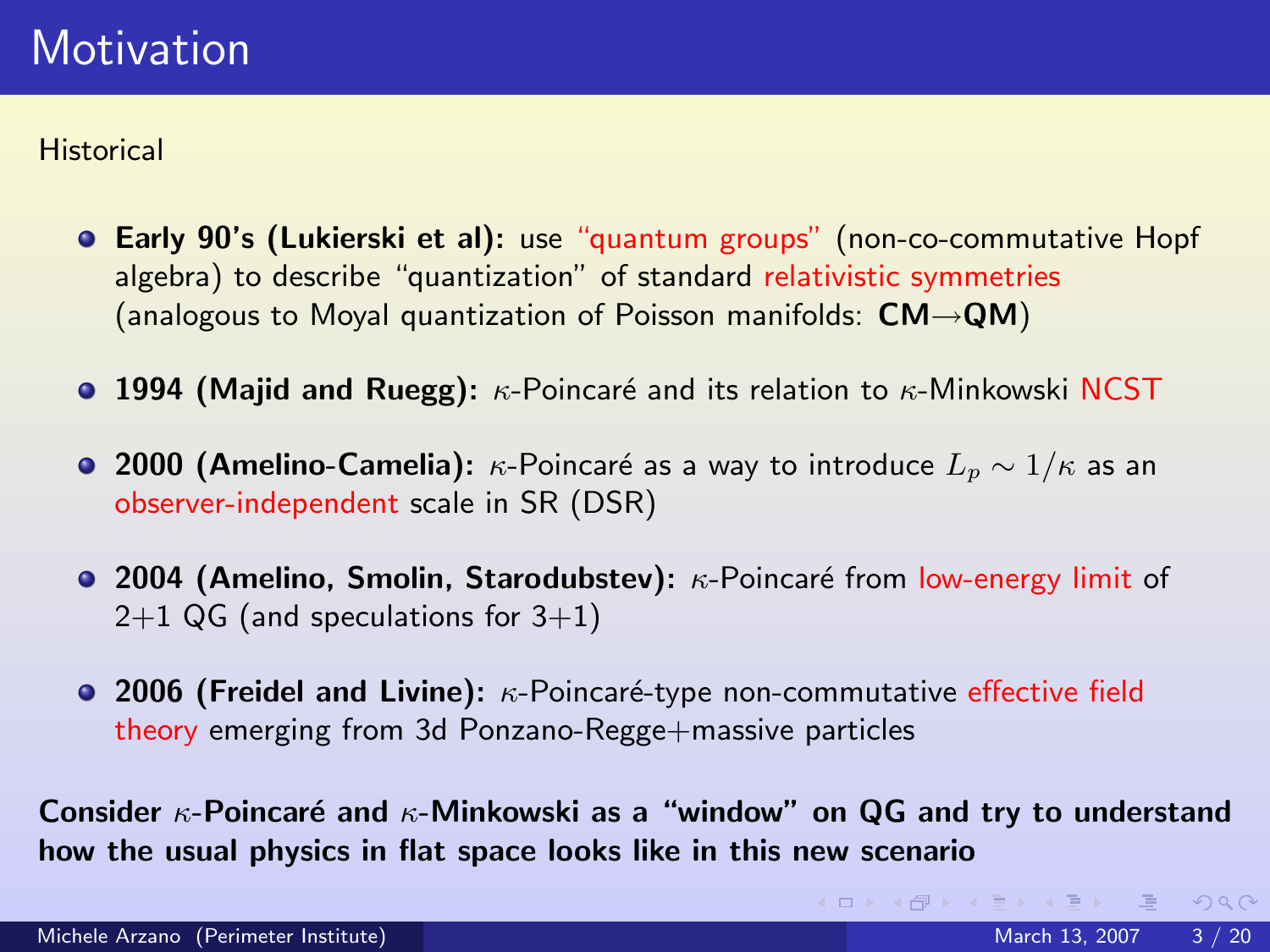# $\kappa$ -Poincare' in a nutshell I: Hopf algebras

Hopf algebras generalize algebras

**algebra** (unital, associative)  $(A, m, \eta)$ :

 $m : A \otimes A \rightarrow A; \ \eta : \mathbb{C} \rightarrow A$ 

#### add

 $\Delta: A \to A \otimes A$ ;  $\varepsilon: A \to \mathbb{C}$ 

and (together with appropriate properties) you get bialgebra  $(A, m, \eta, \Delta, \varepsilon)$ 

add a map (antipode)

 $S \cdot A \rightarrow A$ 

and you have a **Hopf algebra**  $(A, m, \eta, \Delta, \varepsilon, S)$ 

the additional structure introduced is motivated by the definition of tensor product representations of algebras...

 $\eta$ an

 $\mathcal{A} \otimes \mathcal{A} \rightarrow \mathcal{A} \otimes \mathcal{B} \rightarrow \mathcal{A} \otimes \mathcal{B} \rightarrow \mathcal{A} \otimes \mathcal{B} \rightarrow \mathcal{A} \otimes \mathcal{B}$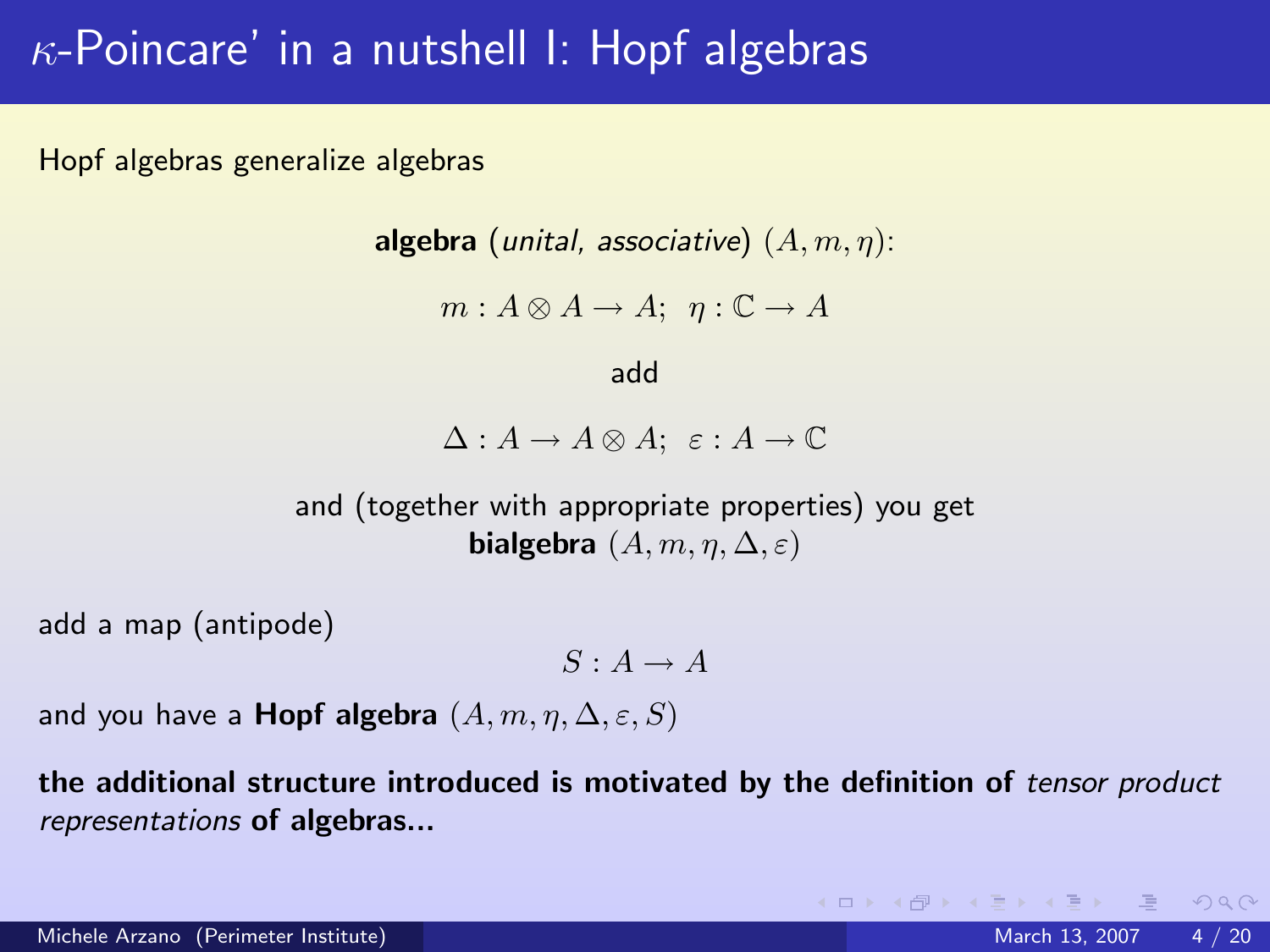# $\kappa$ -Poincare' in a nutshell I: Hopf algebras (appendix)

Algebra axioms:

$$
m(m \otimes id) = m(id \otimes m)
$$
associativity  

$$
m(id \otimes \eta) = m(\eta \otimes id) = id
$$
unit

Co-algebra axioms

$$
(\Delta \otimes id)\Delta = (id \otimes \Delta)\Delta \qquad \text{co}-\text{associativity}
$$
  

$$
(id \otimes \varepsilon)\Delta = (\varepsilon \otimes id)\Delta = id \qquad \text{co}-\text{unit}
$$

Antipode

$$
m(S \otimes id)\Delta = m(id \otimes S)\Delta = \eta \circ \varepsilon
$$

 $(id$  identity map on  $A)$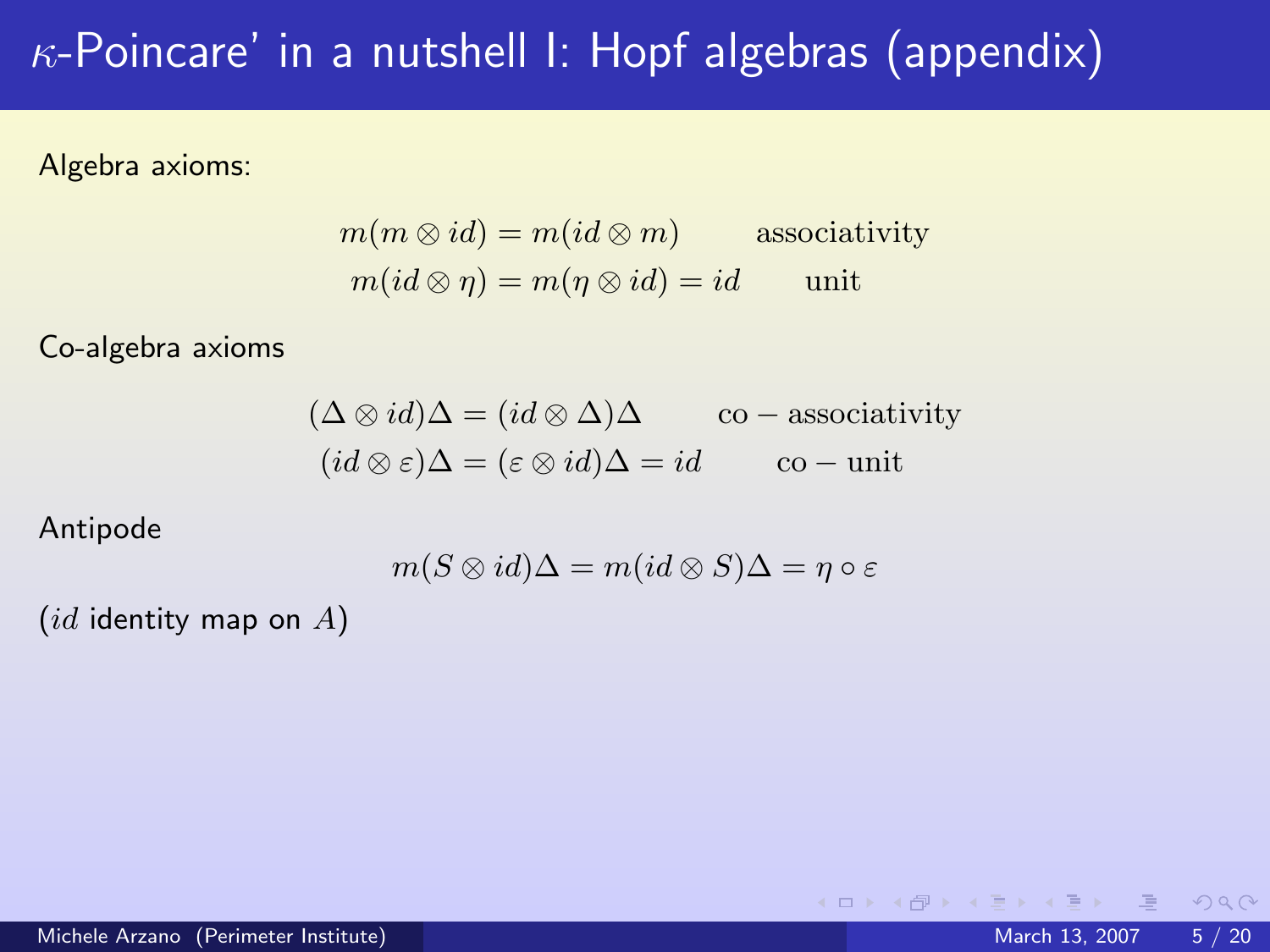### $\kappa$ -Poincare' in a nutshell II: the bi-crossproduct basis

(Majid-Ruegg 1994) "Quantum" deformation of Poincaré algebra (def. parameter  $1/\kappa$ ) **Coproducts** for  $P_0, P_i$  translations,  $M_i$  rotations and  $N_i$  boosts

$$
\Delta(P_0) = P_0 \otimes 1 + 1 \otimes P_0 \quad \Delta(P_j) = P_j \otimes 1 + e^{-P_0/\kappa} \otimes P_j
$$
  
\n
$$
\Delta(M_j) = M_j \otimes 1 + 1 \otimes M_j
$$
  
\n
$$
\Delta(N_j) = N_j \otimes 1 + e^{-P_0/\kappa} \otimes N_j + \frac{\epsilon_{jkl}}{\kappa} P_k \otimes N_l.
$$

#### antipodes

$$
S(M_l) = -M_l
$$
  
\n
$$
S(P_0) = -P_0
$$
  
\n
$$
S(P_l) = -e^{\frac{P_0}{\kappa}} P_l
$$
  
\n
$$
S(N_l) = -e^{\frac{P_0}{\kappa}} N_l + \frac{1}{\kappa} \epsilon_{ljk} e^{\frac{P_0}{\kappa}} P_j M_k,
$$

#### co-units

$$
\epsilon(P_{\mu})=\epsilon(M_j)=\epsilon(N_k)=0.
$$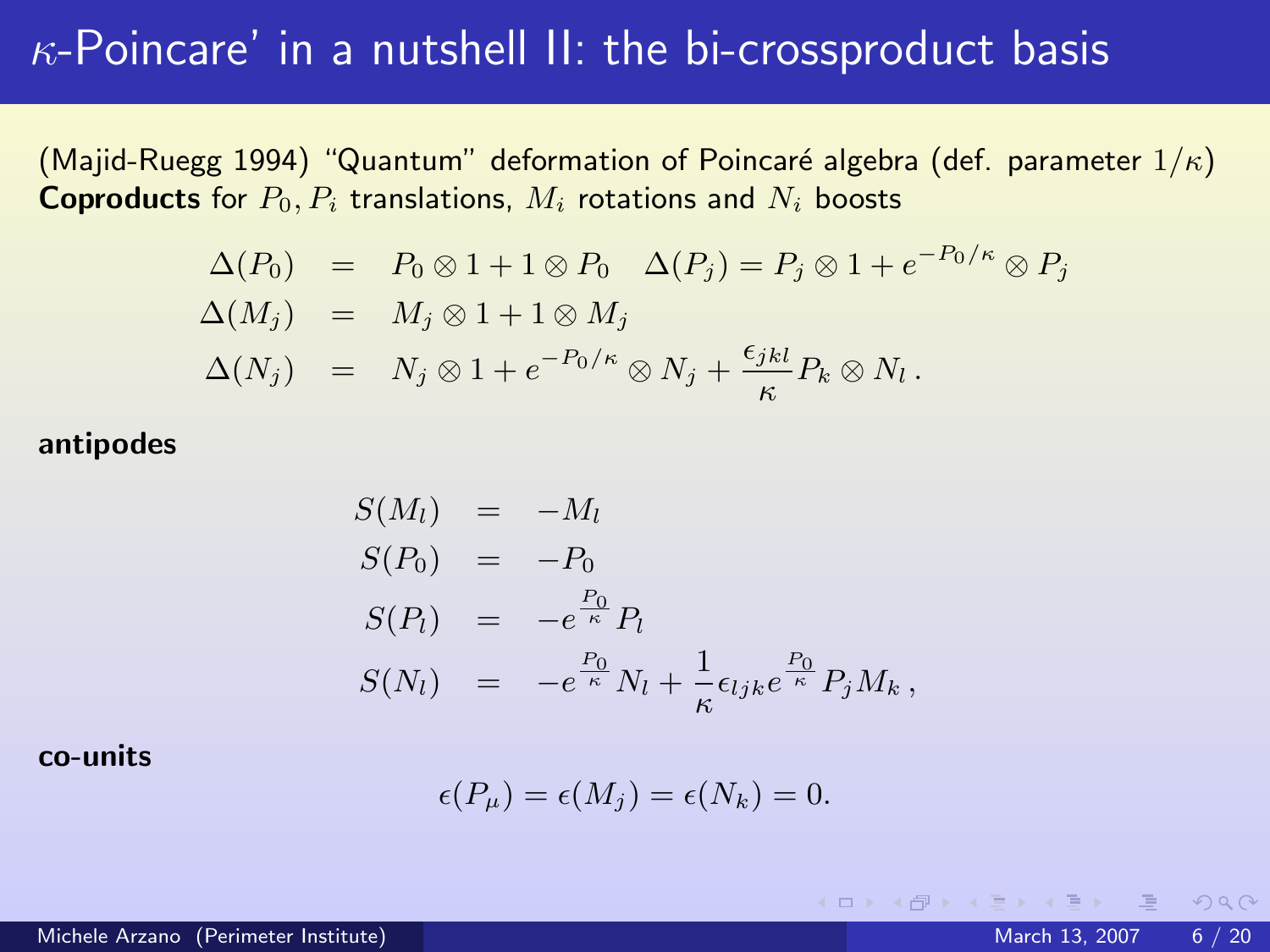# $\kappa$ -Poincare' in a nutshell III: the bi-crossproduct basis

The Hopf algebra multiplication is implicitly defined through the commutators (standard "commutator bracket" construction from an associative algebra)

$$
[P_0, P_j] = 0 \t[M_j, M_k] = i\epsilon_{jkl}M_l \t[M_j, N_k] = i\epsilon_{jkl}N_l \t[N_j, N_k] = i\epsilon_{jkl}M_l
$$

$$
[P_0, N_l] = -iP_l \t[P_l, N_j] = -i\delta_{lj}\left(\frac{\kappa}{2}\left(1 - e^{-\frac{2P_0}{\kappa}}\right) + \frac{1}{2\kappa}\vec{P}^2\right) + \frac{i}{\kappa}P_lP_j
$$

$$
[P_0, M_k] = 0 \t[P_j, M_k] = i\epsilon_{jkl}P_l
$$

The mass Casimir invariant

$$
C_{\kappa} = \left(2\kappa \sinh\left(\frac{P_0}{2\kappa}\right)\right)^2 - \vec{P}^2 e^{\frac{P_0}{\kappa}} \tag{1}
$$

In the limit  $\kappa \to \infty$  recover the *trivial* Hopf algebra naturally associated to the Poincaré algebra, in particular in such limit one recovers co-commutativity

$$
\sigma \circ \Delta = \Delta \circ id
$$

$$
(\sigma: A \otimes A \to A \otimes A \text{ "flip" map } \sigma(a \otimes b) = b \otimes a)
$$

 $\Omega$ 

K ロ ▶ K 倒 ▶ K 경 ▶ K 경 ▶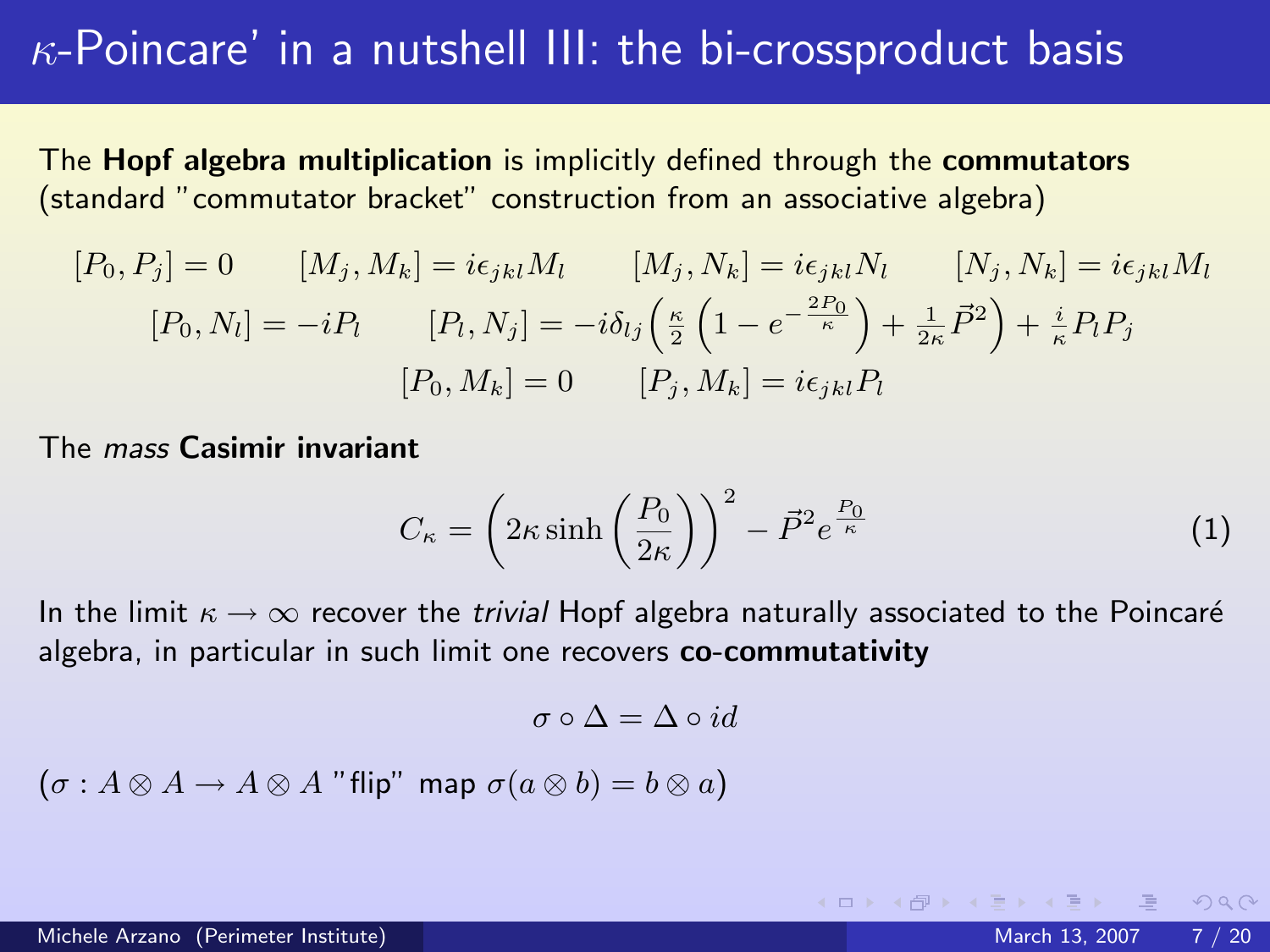### $\kappa$ -Poincaré and  $\kappa$ -Minkowski NCST I

### Relation between  $\kappa$ -Minkowski NCST and  $\kappa$ -Poincaré:

$$
[x_m, t] = \frac{i}{\kappa} x_m , \qquad [x_m, x_l] = 0
$$
 (2)

An "intuitive" argument:

- Consider plane waves  $e^{ipx}$ :  $P_{\mu} \rhd e^{ipx} = p_{\mu}e^{ipx}$
- Define a product (∗) for such functions, need to be compatible with co-product:

$$
*(\Delta(P_{\mu}) \triangleright (e^{iq_1x} \otimes e^{iq_2x})) \equiv P_{\mu} \triangleright (e^{iq_1x} * e^{iq_2x})
$$
\n(3)

**O** Work out the LHS and obtain

$$
P_{\mu} \triangleright (e^{iq_1x} * e^{iq_2x}) = (q_1 \dot{+} q_2)(e^{iq_1x} * e^{iq_2x}) \tag{4}
$$

with  $q_1 \dot{+} q_2 = (q_1^0 + q_2^0; \, \vec{q}_1 + e^{-q_1^0/\kappa} \vec{q}_2)$ 

 $\bullet$ 

$$
e^{iq_1x} * e^{iq_2x} \equiv e^{(q_1 \dot{+} q_2)x} \tag{5}
$$

NOTE:  $q_1+q_2 \neq q_2+q_1$  i.e. we have a non-commutative algebra

**KEIN KARA KEIN EI SA CA**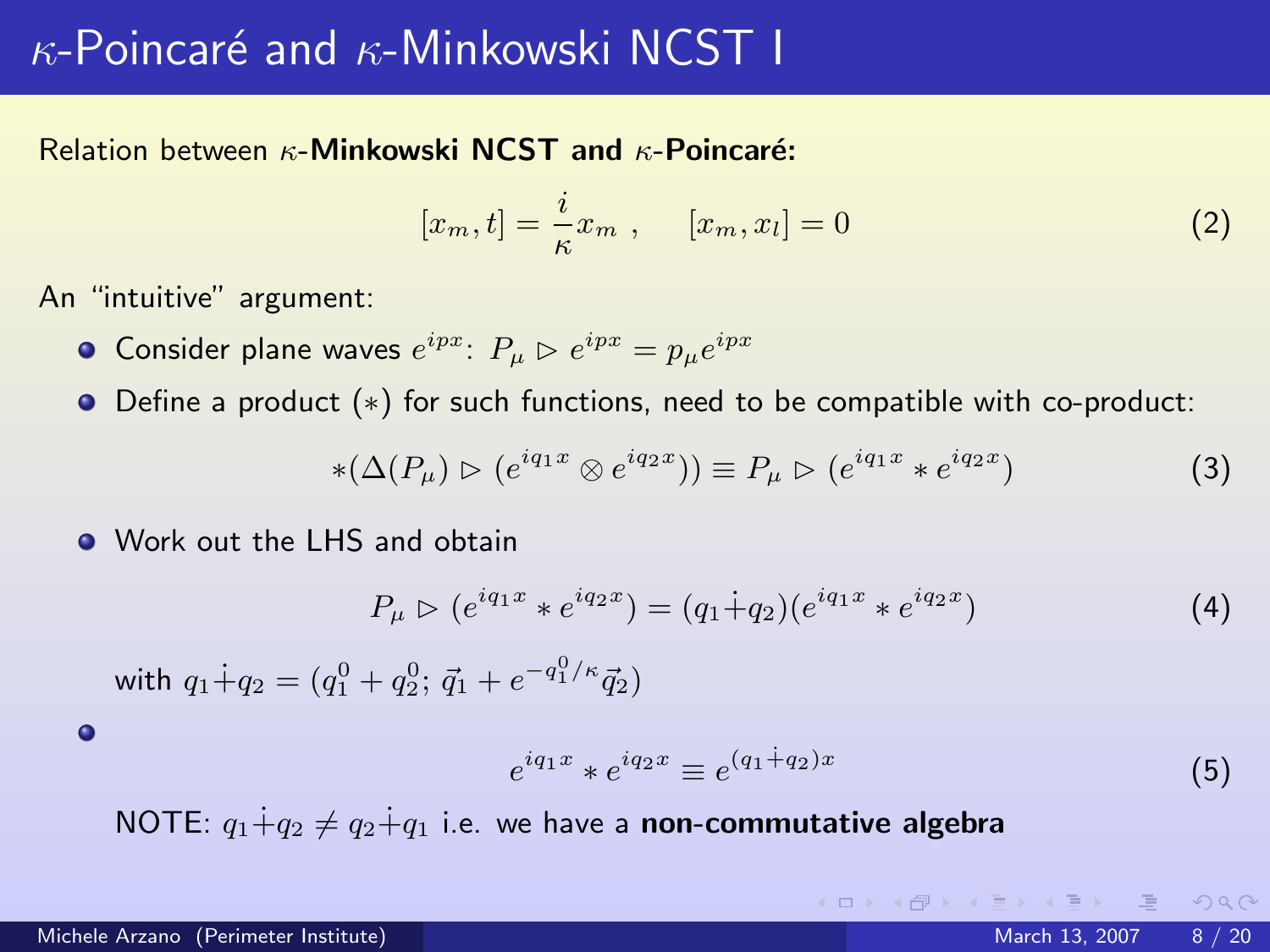### $\kappa$ -Poincaré and  $\kappa$ -Minkowski NCST II

If we had started from NC plane-waves  $e^{ip\hat{x}}$ 

**• Fix** a normal ordering for the non-commuting coordinates (e.g. all time coordinates to the right)

$$
:e^{ip\hat{x}}:\equiv e^{ip_m\hat{x}_m}e^{-ip_0\hat{x}_0}
$$

Wave exponentials combine in a non-trivial way: using the BCH formula

$$
(:e^{iq_1\hat{x}}:)(:e^{iq_2\hat{x}}:) = :e^{i(q_1+q_2)\hat{x}}:
$$

#### same as above!

A choice of ordering is equivalent to a choice of Weyl map  $\Omega$ 

$$
\Omega(e^{ipx}) = e^{ip_m \hat{x}_m} e^{-ip_0 \hat{x}_0}
$$
  

$$
\Omega(e^{ipx}) \cdot \Omega(e^{ikx}) = \Omega(e^{ipx} * e^{ikx})
$$

Such map is (obviously) not unique

$$
\Omega_s(e^{ipx}) = e^{-ip_0\hat{x}_0/2}e^{ip_m\hat{x}_m}e^{-ip_0\hat{x}_0/2}
$$
  

$$
\Omega_s(e^{ipx}) \cdot \Omega_s(e^{ikx}) = \Omega_s(e^{ipx} *_se^{ikx})
$$

these are equivalent descriptions of the same field!

Michele Arzano (Perimeter Institute) and March 13, 2007 9 / 20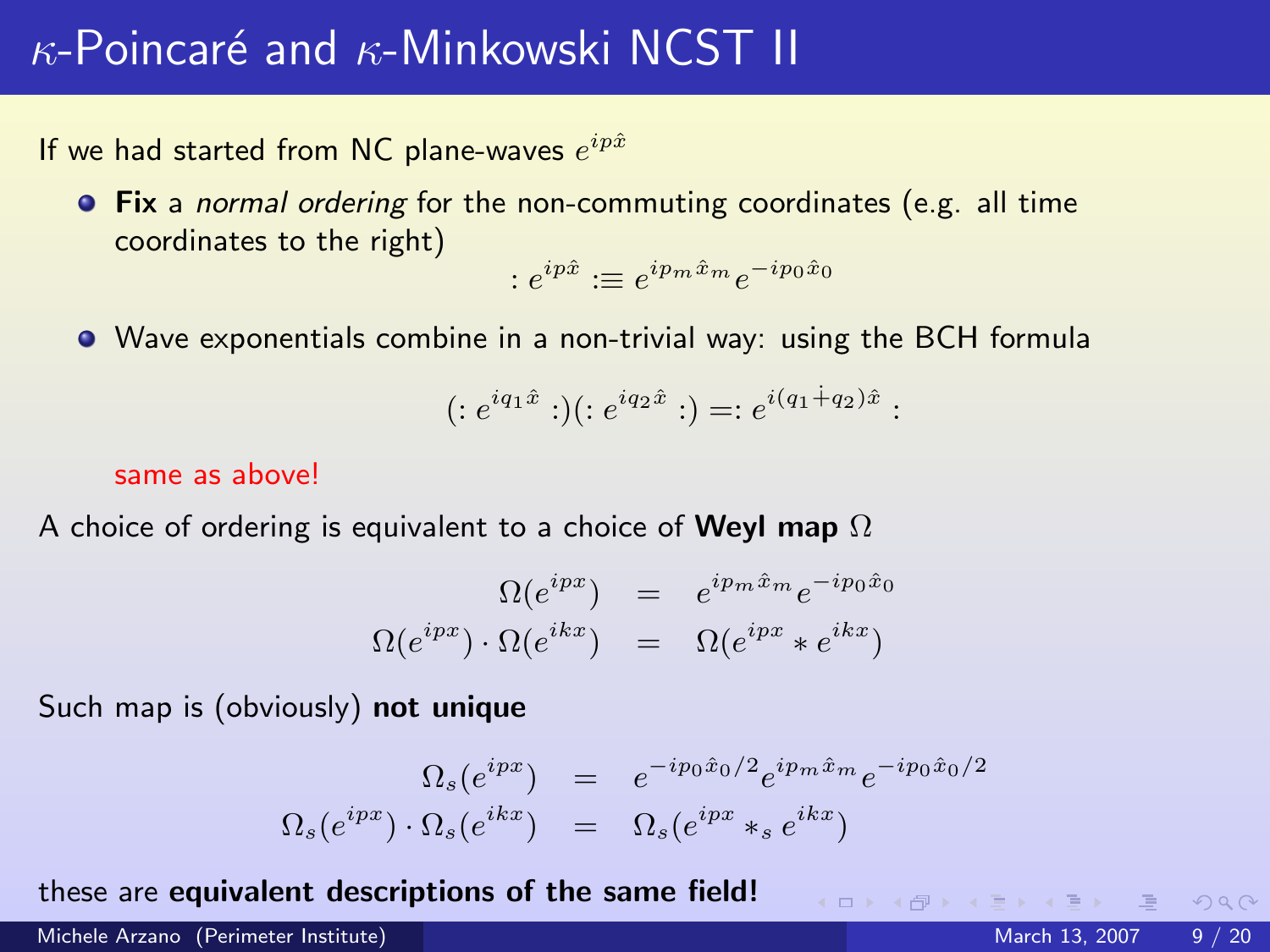### $\kappa$ -Poincaré symmetries

The action of rotation and boost symmetries on such fields are well defined:

Rotations are "classical"

$$
M_j \rhd \Omega(e^{ipx}) = \Omega(M_j^c \rhd e^{ipx})
$$
  

$$
M_j \rhd (\Omega(e^{ipx}) \cdot \Omega(e^{ikx})) = \Omega(M_j^c \rhd e^{ipx} * e^{ikx} + e^{ipx} * M_j^c \rhd e^{ikx})
$$

Boosts are "deformed"

$$
N_j \rhd \Omega(e^{ipx}) = \Omega(N_j^{\kappa} \rhd e^{ipx})
$$
  

$$
N_j \rhd (\Omega(e^{ipx}) \cdot \Omega(e^{ikx})) = \Omega(\ast(\Delta(N_j^{\kappa}) \rhd (e^{ipx} \otimes e^{ikx})))
$$

**• Translations are classical on a single plane wave i.e.** 

$$
P_{\mu} \rhd \Omega(e^{ipx}) = \Omega(P_{\mu}^c \rhd e^{ipx}) \tag{6}
$$

but due to non-trivial coproduct action is deformed on products of waves e.g.:

$$
P_i \rhd (\Omega(e^{ipx}) \cdot \Omega(e^{ikx})) = \Omega(P_i^c \rhd e^{ipx} * e^{ikx} + e^{-P_0^c/\kappa} \rhd e^{ipx} * P_i^c \rhd e^{ikx}) \tag{7}
$$

 $\Omega$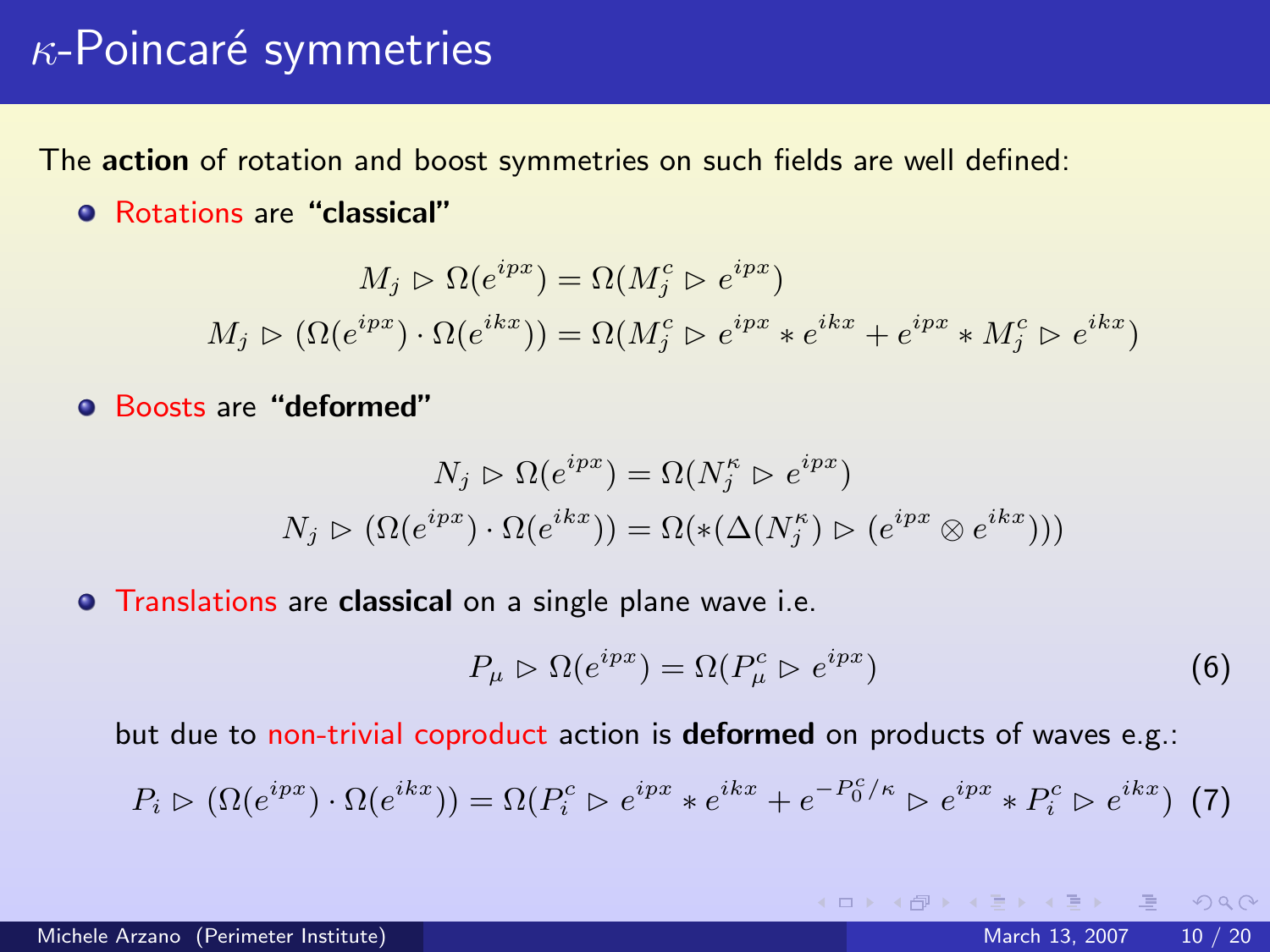# $\kappa$ -Poincaré symmetries and choices of Weyl maps

Changing the choice of Weyl map should not change the way "symmetries" act on functions in  $\kappa$ -Minkowski...but

$$
P_{\mu} \triangleright \Omega(e^{ipx} * e^{ikx})
$$
  

$$
P_{\mu} \triangleright \Omega_s(e^{ipx} *_{s} e^{ikx})
$$

requires different co-products for the  $P_{\mu}$ s for each choice of the ∗-product i.e. different "bases" of the  $\kappa$ -Poincaré (Hopf) algebra  $(P_\mu, M_i, N_i)$  and  $(P_\mu^s, M_i^s, N_i^s)$ .

Rotations and boosts are NOT affected by such degeneracy in the choice of Weyl map  $<sup>1</sup>$ </sup> e.g.

$$
M_i^s \rhd \Omega(e^{ipx}) = M_i \rhd \Omega(e^{ipx})
$$

while instead for **translations** 

$$
P_{\mu}^{s} \triangleright \Omega(e^{ipx}) \neq P_{\mu} \triangleright \Omega(e^{ipx})
$$

What's going on?? Ambiguity in defining the action of translation generators (?)...

<span id="page-10-0"></span> $\Omega$ 

 $^{\rm 1}$ hep-th/0306013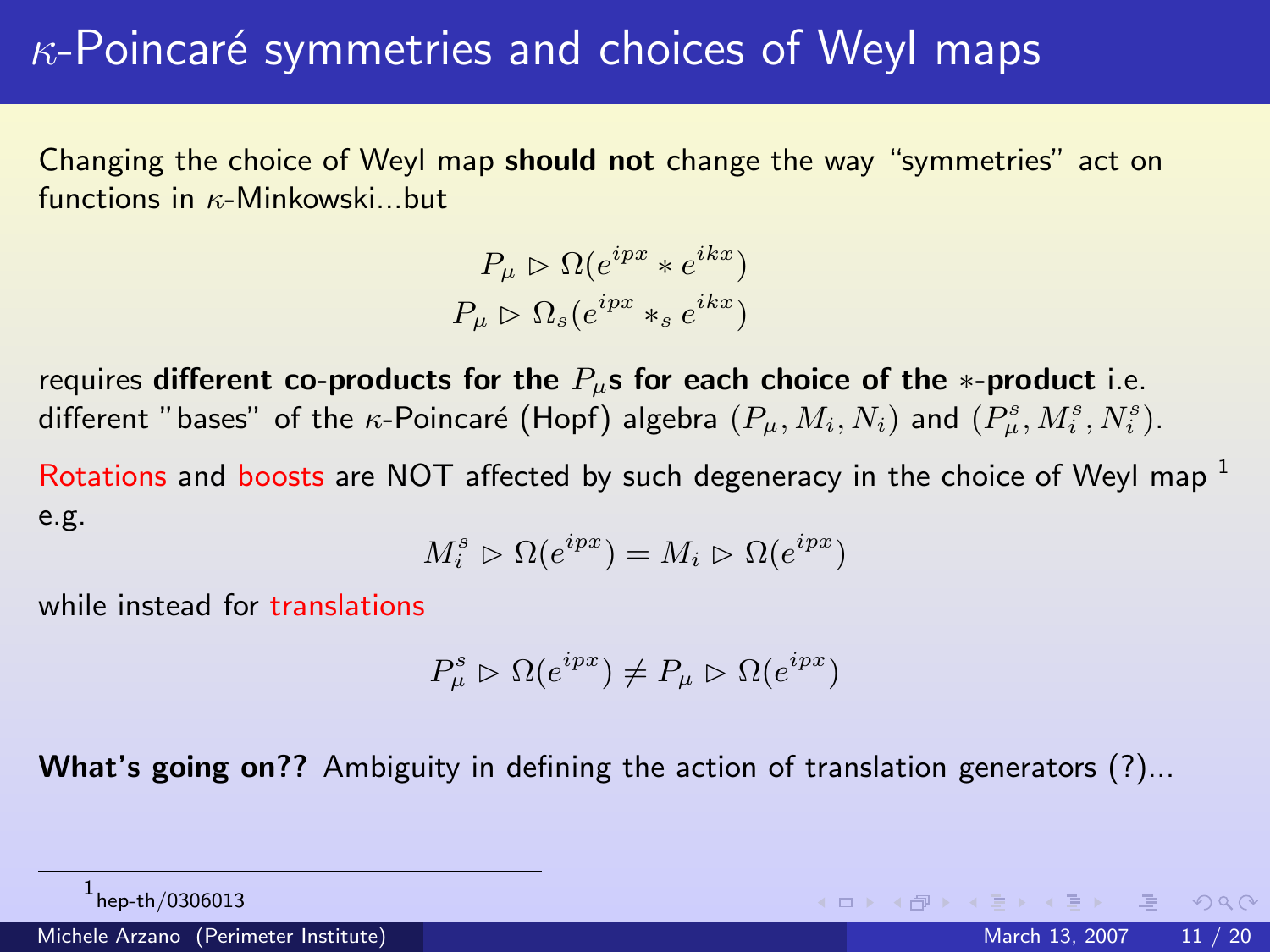Take a more "pragmatical" approach:

characterize the symmetries in terms of the infinitesimal variations of the fields: classical case

$$
x_{\mu} \rightarrow x'_{\mu} = x_{\mu} + dx_{\mu}
$$
  

$$
f(x) \rightarrow f'(x) = f(x) + iP_{\mu}f(x)dx_{\mu} = f(x) + df(x)
$$

In the  $\kappa$ -deformed case we also need to specify  $dx_{\mu}$ s which must obey <sup>2</sup>

$$
[x_j + dx_j, x_0 + dx_0] = \frac{i}{\kappa}(x_j + dx_j), \quad [x_i + dx_i, x_j + dx_j] = 0
$$

A further ambiguity seem to emerge:  $df = iP_\mu f(x)dx_\mu$  or  $df = idx_\mu P_\mu f(x)$ ?...Leibnitz  $d(fq) = (df)q + f(dq)$  restricts the choices to ONE, e.g. the unique choice for the "time-to-the-right" Weyl map is

<span id="page-11-0"></span>
$$
df = i dx_{\mu} P_{\mu} f(x)
$$

a different choice of the Weyl map affects the action of the  $P_{\mu}$ s but leads to the same  $df!$  (hep-th/0607221)

 $^2$ I[n](#page-12-0) dimension  $>4$  there exist other choices for the  $dx_\mu$ s see e.g. Freidel, K[owal](#page-10-0)s[ki-G](#page-12-0)[li](#page-10-0)[kma](#page-11-0)n [and](#page-0-0) [Now](#page-19-0)[ak,](#page-0-0) [hep-](#page-19-0)[th/](#page-0-0)[0612](#page-19-0)170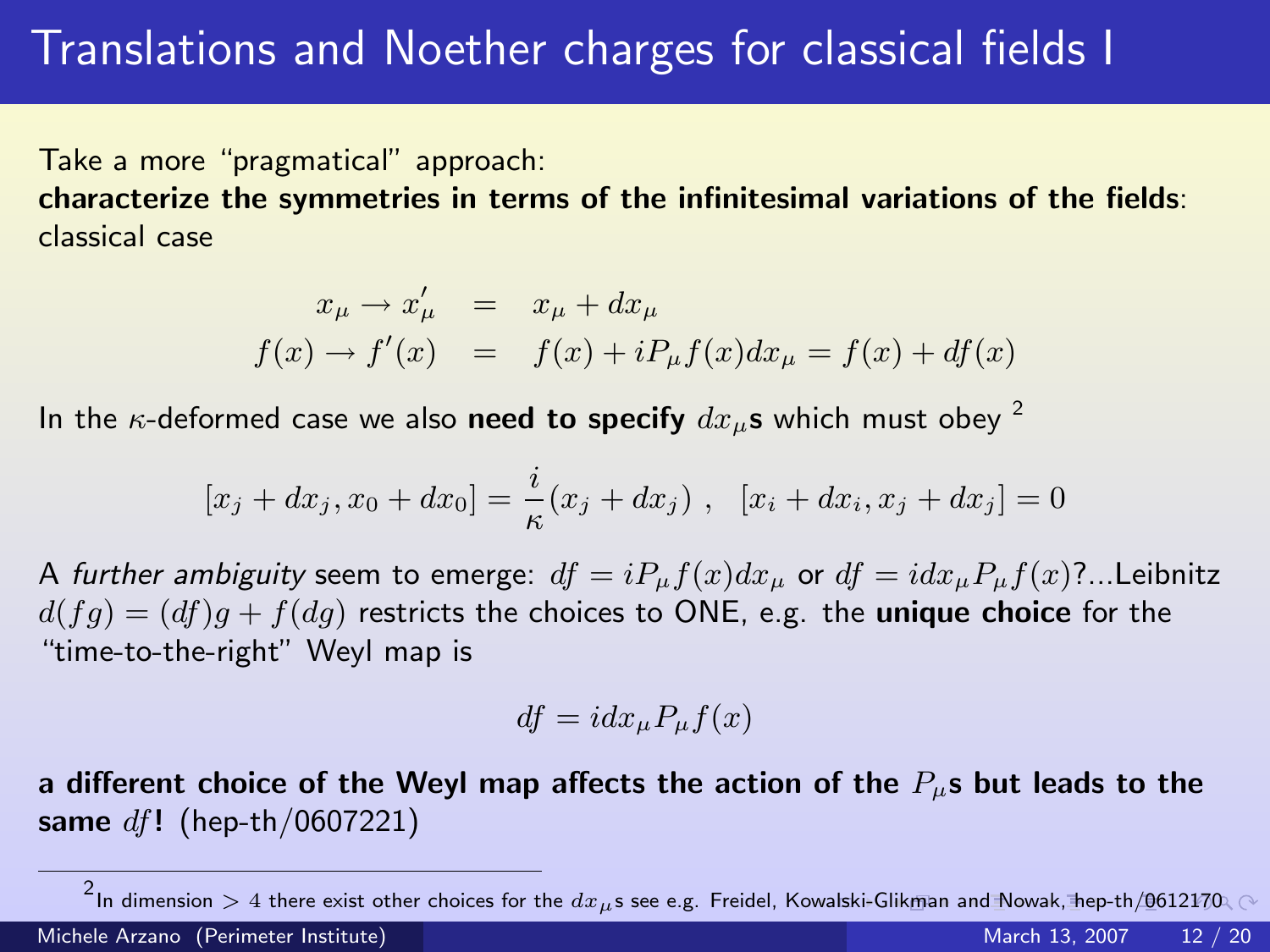## Translations and Noether charges for classical fields II

Translational symmetries at work: free massless scalar field Field on  $\kappa$ -Minkowski

$$
\Phi(\hat{x}) = \int d^4q \tilde{f}(q)\Omega(e^{iqx}) = \int d^4q \, \tilde{\Phi}(q) e^{iq_i \hat{x}_i} e^{-iq_0 \hat{x}_0} \tag{8}
$$

Ordering prescription is fixed, drop ^ from now on... κ-Klein-Gordon e.o.m.

$$
C_{\kappa}(P_{\mu})\Phi \equiv \left[ (2\kappa)^2 \sinh^2 \left( \frac{P_0}{2\kappa} \right) - e^{P_0/\kappa} \vec{P}^2 \right] \Phi = 0 \tag{9}
$$

Derived from action

$$
S[\Phi] = \int d^4x \mathcal{L}[\Phi(x)] = \int d^4x \frac{1}{2} \tilde{P}_{\mu} \Phi \tilde{P}^{\mu} \Phi \tag{10}
$$

with

<span id="page-12-0"></span>
$$
\tilde{P}_0 = (2\kappa)\sinh(P_0/2\kappa) \qquad \tilde{P}_j = e^{P_0/2\kappa} P_j \tag{11}
$$

Noether analysis for translations is rather straightforward  $\Rightarrow$  conserved charges

$$
Q_{\mu} = \int d^4 p \, \frac{e^{3p_0/\kappa}}{2} p_{\mu} \tilde{\Phi}(p_0, \vec{p}) \tilde{\Phi}(-p_0, -e^{p_0/\kappa} \vec{p}) \frac{p_0}{|p_0|} \delta(C_{\kappa}(p_{\mu})) \tag{12}
$$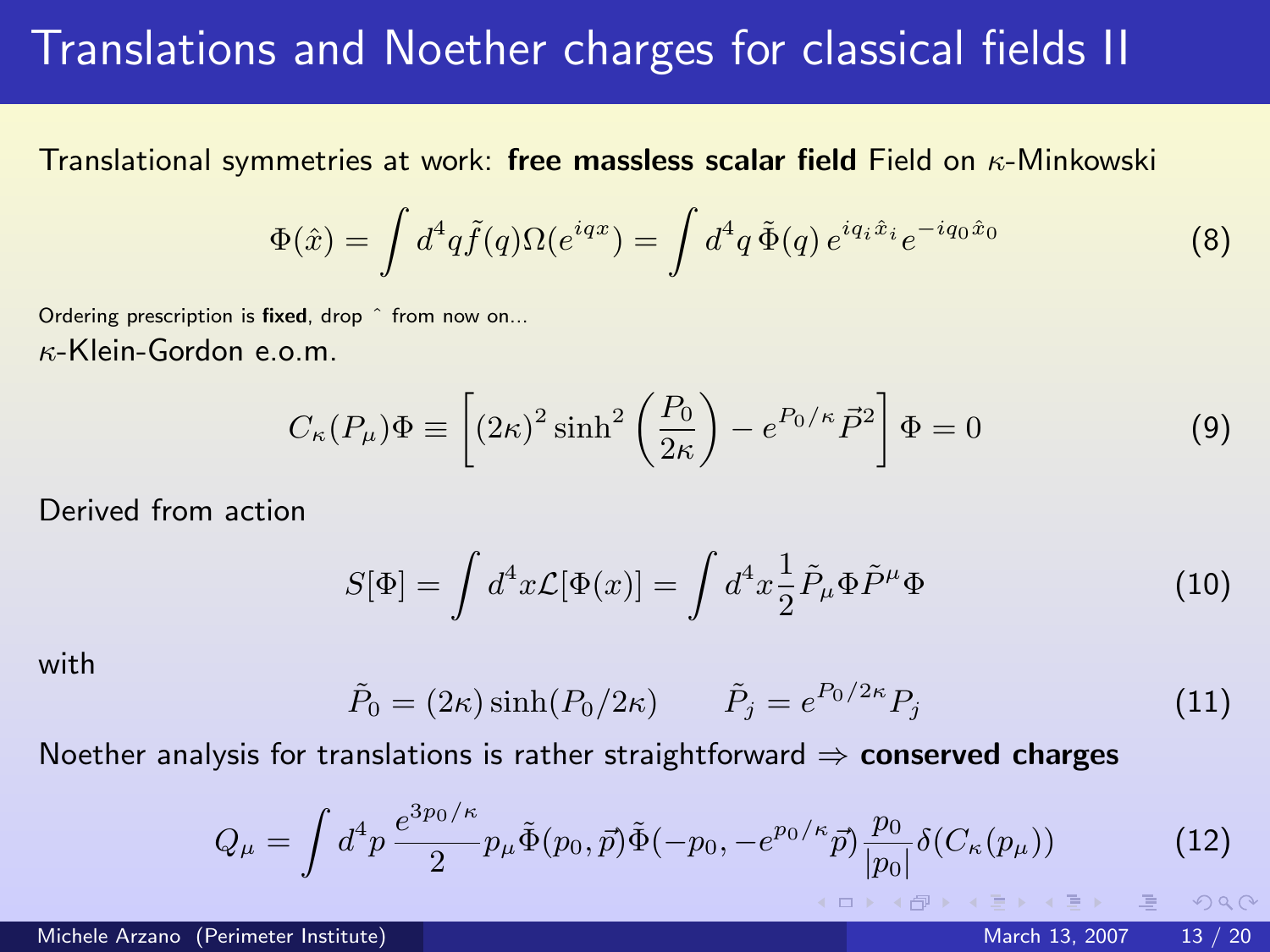### Intermission

 $\bullet$  Most interest in  $\kappa$  -Minkowski/Poincaré scenarios from the "phenomenological" side has been motivated by possible deformations of energy-momentum dispersion relation that one expects from the deformed Casimir

$$
C_{\kappa} = \left(2\kappa \sinh\left(\frac{P_0}{2\kappa}\right)\right)^2 - \vec{P}^2 e^{\frac{P_0}{\kappa}}
$$

which could lead to testable predictions (e.g. trans-GZK events, time-of-flight tests using GRB..)

- **HOWEVER** ambiguity in defining the action for generators of translations has been cause for **concern** in the recent past...
- We defined translations un-ambigously and the Noether charges we found DO INDEED obey a deformed dispersion relation (see hep-th/0607221)
- **•** All this was done with *classical fields*...need quantum fields...

<span id="page-13-0"></span> $OQ$ 

イロメ イ母メ イヨメ イヨメ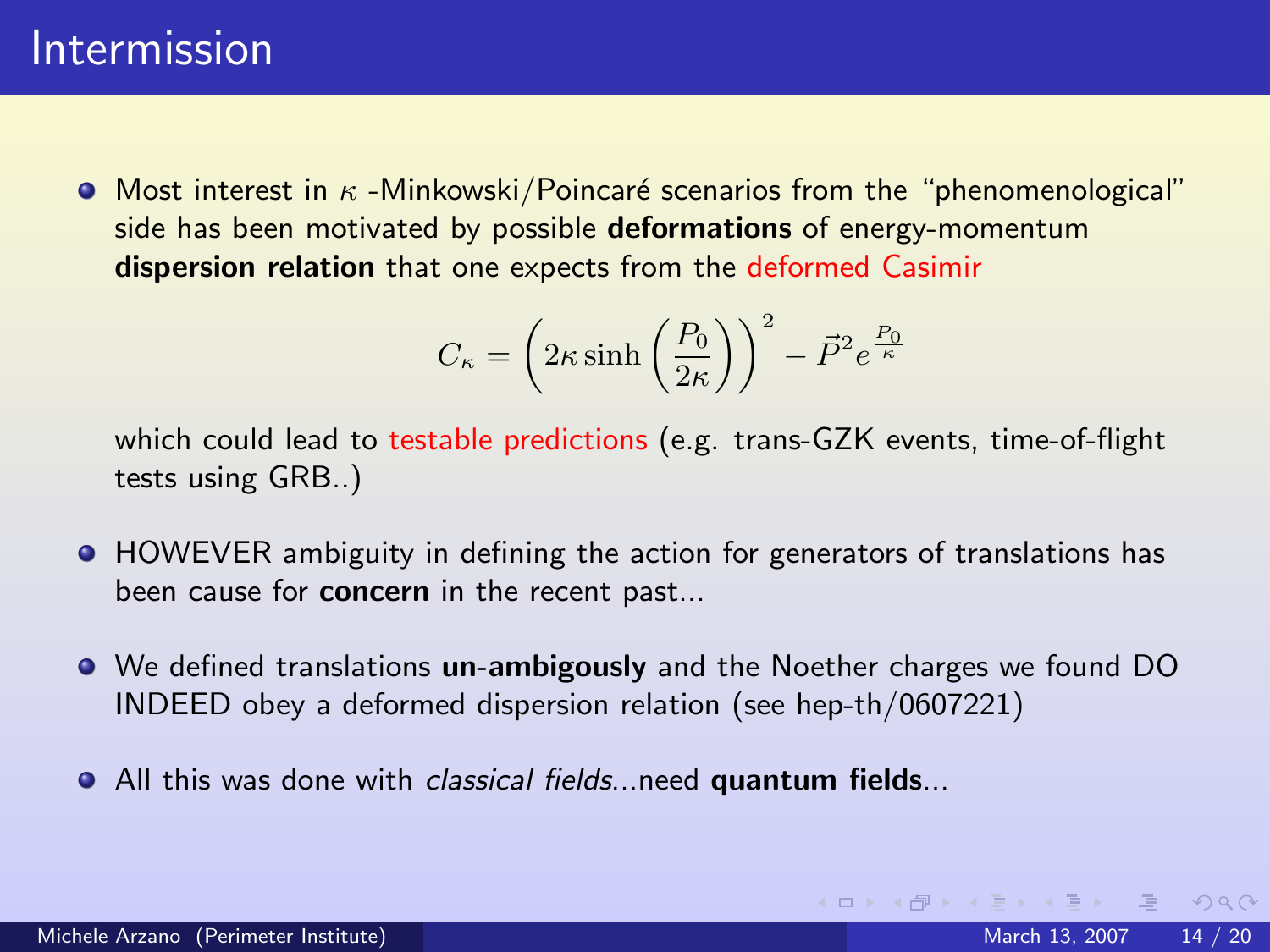# $\lambda \phi^4$  and  $\kappa$ -Poincare': a path integral approach I (setting)

An early proposal of a  $\kappa$ -QFT model (Amelino-Camelia and MA; Phys. Rev. D 65,(2002)):

**•** Start with a partition function on  $\kappa$ -Minkowski

$$
Z[J(x)] = \int \mathcal{D}[\Phi] e^{i \int d^4 x \left[ \mathcal{L}_0 - \frac{\lambda}{4!} \Phi^4(x) + \frac{1}{2} (J(x)\Phi(x) + \Phi(x)J(x)) \right]}
$$
  
with 
$$
\mathcal{L}_0 = \frac{1}{2} \left( \tilde{P}_{\mu} \Phi \tilde{P}^{\mu} \Phi - m^2 \Phi^2 \right)
$$

go to momentum space, the normalized free partition function

$$
\bar{Z}^{0}[J(k)] \equiv \frac{Z^{0}[J(k)]}{Z^{0}[0]} = exp\left(-\frac{i}{2}\int d^{4}k \frac{J(k)J(-k)}{\mathcal{C}_{\kappa}(k) - m^{2}}\right)
$$
(13)

with  $\dot{-k} \equiv \left(-k_0, -e^{\frac{k_0}{\kappa}} \vec{k}\right)$  coming from the antipode

using appropriate generalization of the functional derivative

$$
\bar{Z}[J(k)] = \exp\left[i\frac{\lambda}{24} \int \delta^{(4)}\left(\sum_{k_1,k_2,k_3,k_4}\right) \prod_{j=1}^4 \frac{d^4k_j}{2\pi} \xi(k_{j,0}) \frac{\delta}{\delta J(-k_j)}\right] \bar{Z}^0[J(k)]
$$

with

$$
\xi(k_{j,0}) \equiv 2\left(1 + e^{\frac{3k_{j,0}}{\kappa}}\right)^{-1} \qquad \qquad \sum_{k_1,k_2,k_3,k_4} \equiv k_1 + k_2 + k_3 + k_4
$$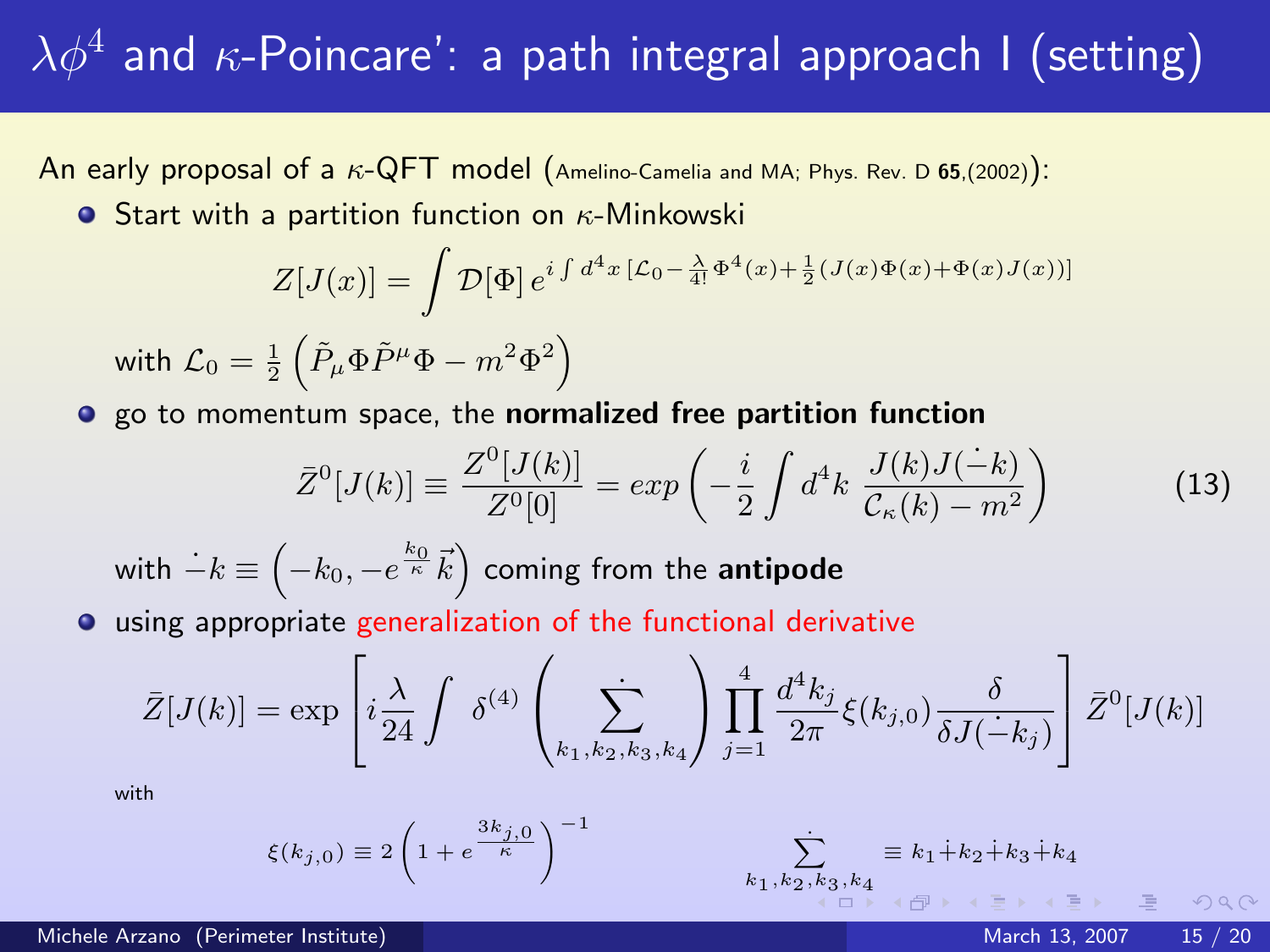# $\lambda \phi^4$  and  $\kappa$ -Poincare': a path integral approach II (results)

#### Perturbative expansion in  $\lambda$

Role of non-trivial topology of Feynman graphs beyond tree-level

$$
G_0^{(2)}(p, \dot{-}p') \sim \frac{\delta^{(4)}(p-p')}{\mathcal{C}_{\kappa}(p)-m^2} \tag{14}
$$

$$
G_{\lambda}^{(2)}(p, -p')^{\text{connected}}_{\text{planar}} \sim \frac{\delta^{(4)}(p-p')}{(\mathcal{C}_{\kappa}(p)-m^2)(\mathcal{C}_{\kappa}(p')-m^2)} \int \frac{d^4q}{\mathcal{C}_{\kappa}(q)-m^2} \tag{15}
$$

$$
G_{\lambda}^{(2)}(p, -p')^{\text{connected}}_{\text{confluct}
$$

$$
G_{\lambda}^{(2)}(p,-p')_{\text{non-planar}}^{\text{connected}} \sim \int \frac{d(q) \left(p_0 - p_0\right) b^{\alpha} (e^{\alpha} - q - p + q + e^{\alpha} - p)}{\left(\mathcal{C}_{\kappa}(q) - m^2\right) \left(\mathcal{C}_{\kappa}(p) - m^2\right) \left(\mathcal{C}_{\kappa}(p') - m^2\right)} \tag{16}
$$

non-trivial "scattering" kinematics for tree-level vertex

<span id="page-15-0"></span>
$$
G_{\lambda}^{(4)}(p_1, p_2, -p_3, -p_4)^{\text{connected}} \sim \frac{\lambda}{4!} \sum_{\mathcal{P}(-p_1, -p_2, p_3, p_4)} \left[ \delta^{(4)}(-p_1 + p_2 + p_3 + p_4) \right]
$$

very interesting but these are just basic results...need to roll up sleeves and find out more...  $PQQ$ 

Michele Arzano (Perimeter Institute) and March 13, 2007 16 / 20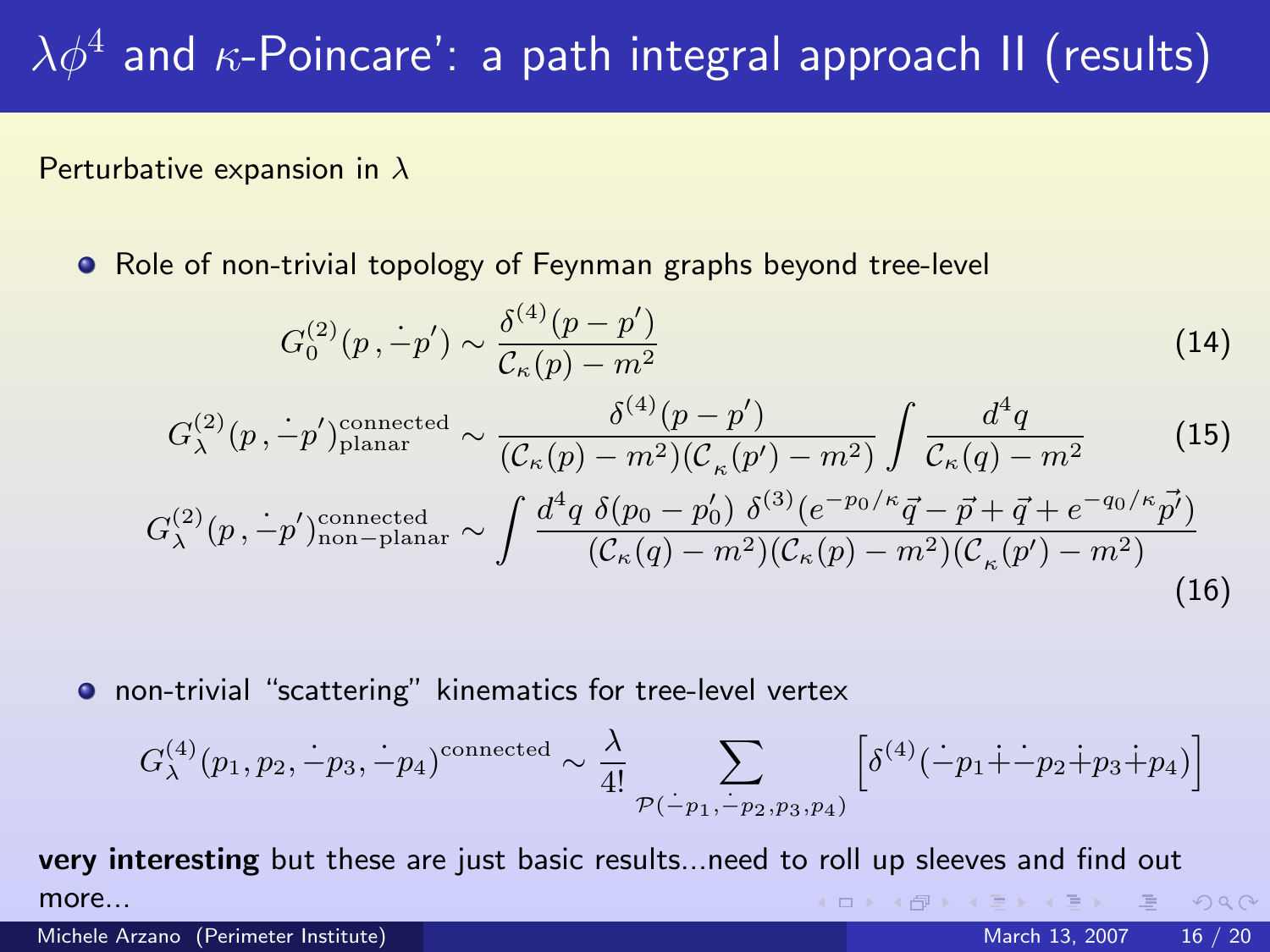# Symmetries and symplectic geometry of  $\kappa$ -fields I

Looking for energy and momentum charges...useful to resort to canonical quantization... standard "textbook" approach imposing ETCRs on  $\kappa$ -Minkowski is problematic...

An alternative strategy motivated by recent work...

hep-th/0701268 study the symmetries of classical  $\kappa$ -fields borrowing the basic tools of "covariant phase space" formalism:

- Start with a standard relativistic massless scalar field
- **•** Key point:  $\{\phi(x); \pi(x)\}\in \Gamma \longleftrightarrow \Phi \in \mathcal{S}$  identify the phase space  $\Gamma$  with the space of solutions of the (Klein-Gordon) equation of motion  $S$
- On  ${\cal S}$  is defined $^3$  a symplectic 2-form  $\omega$  (which on the standard phase space manifold  $\Gamma$  corresponds to the familiar  $\omega=\frac{1}{2}\int_{\Sigma_t} \delta \Pi \wedge \delta \Phi)$

Our strategy:

- (i) use a map m between S and  $S_{\kappa}$  to define a symplectic structure on  $S_{\kappa}$
- (ii) express the conserved charges associated with  $\kappa$ -symmetries through the symplectic structure

 $OQ$ 

(ロ) (部) (目) (目)

<sup>3</sup> see C. Crnkovic, Class. Quant. Grav. 5, 1557 (1988)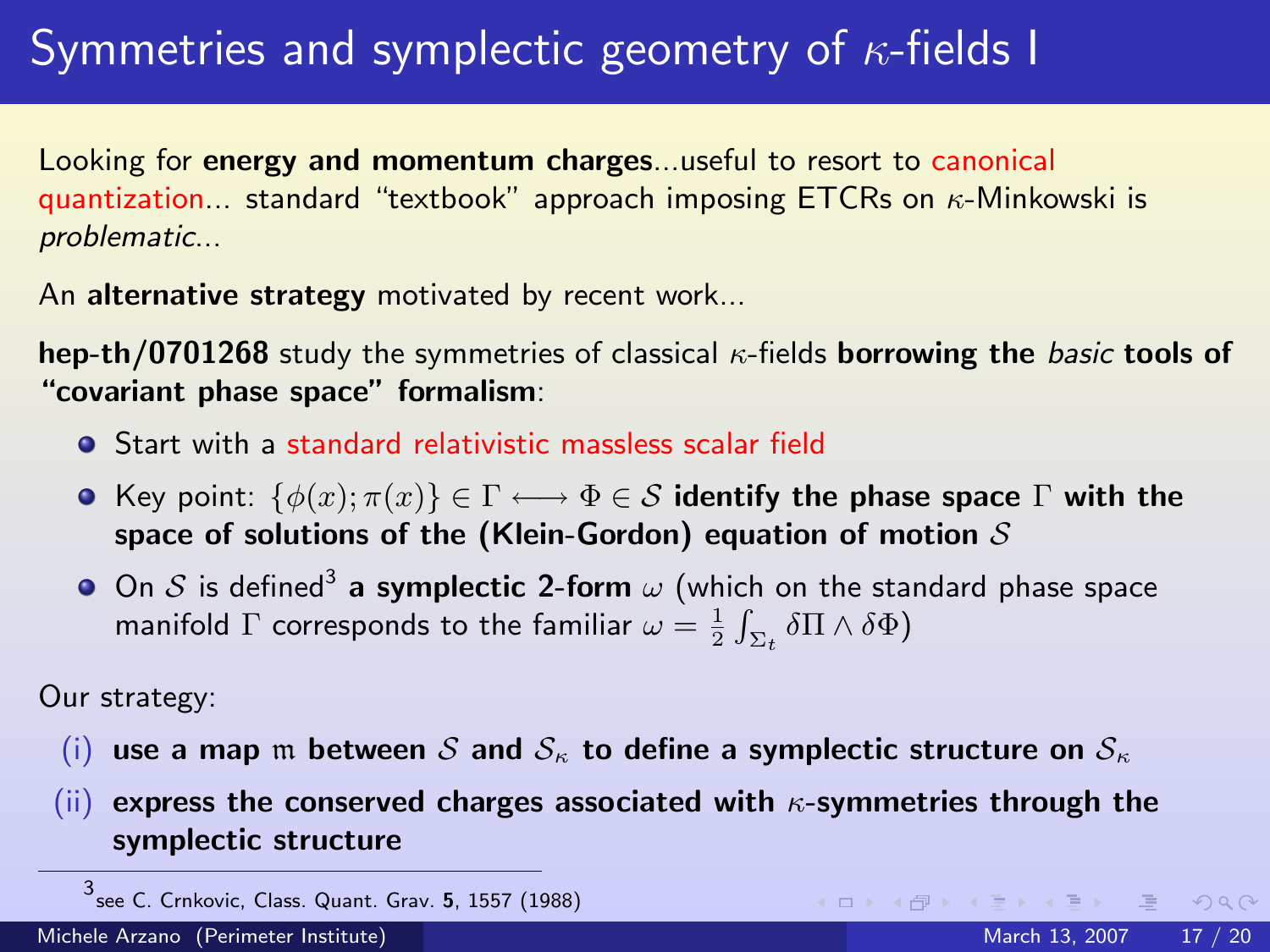## Symmetries and symplectic geometry of  $\kappa$ -fields II

In the standard framework the symplectic structure of phase space defines an hermitian inner product on the space of complex solutions

$$
(\Phi_1, \Phi_2) = -2i \,\omega(\Phi_1^*, \Phi_2) = \int \frac{d^4p}{(2\pi)^3} \delta(\mathcal{C}(p)) \frac{p_0}{|p_0|} \tilde{\Phi}^*_{1}(-p) \tilde{\Phi}_{2}(p) \tag{17}
$$

Noether charges associated with translations can be written as

$$
Q_{\mu} = \frac{1}{2} (\Phi, P_{\mu} \triangleright \Phi) = \int \frac{d^4 p}{2(2\pi)^3} \ \delta(\mathcal{C}(p)) \ \frac{p_0}{|p_0|} \ p_{\mu} \ \tilde{\Phi^*}(-p) \tilde{\Phi}(p) \tag{18}
$$

Using our construction (with almost no sweat!) one gets

$$
Q_{\mu}^{\kappa} = \int \frac{d^4 p}{2(2\pi)^3} \ \delta(\mathcal{C}_{\kappa}(p)) \ \frac{p_0}{|p_0|} \ p_{\mu} \ e^{\frac{3p_0}{\kappa}} \ \tilde{\Phi}^*(\dot{-p}) \tilde{\Phi}(p) \tag{19}
$$

our  $\kappa$ -Noether charges ! with a bonus... an inner product

$$
(\Phi_1, \Phi_2)_{\kappa} = \int \frac{d^4 p}{(2\pi)^3} \ \delta(\mathcal{C}_{\kappa}(p)) \ \frac{p_0}{|p_0|} \ e^{\frac{3p_0}{\kappa}} \ \tilde{\Phi^*}_1(\dot{-}p) \tilde{\Phi}_2(p) \,, \tag{20}
$$

nar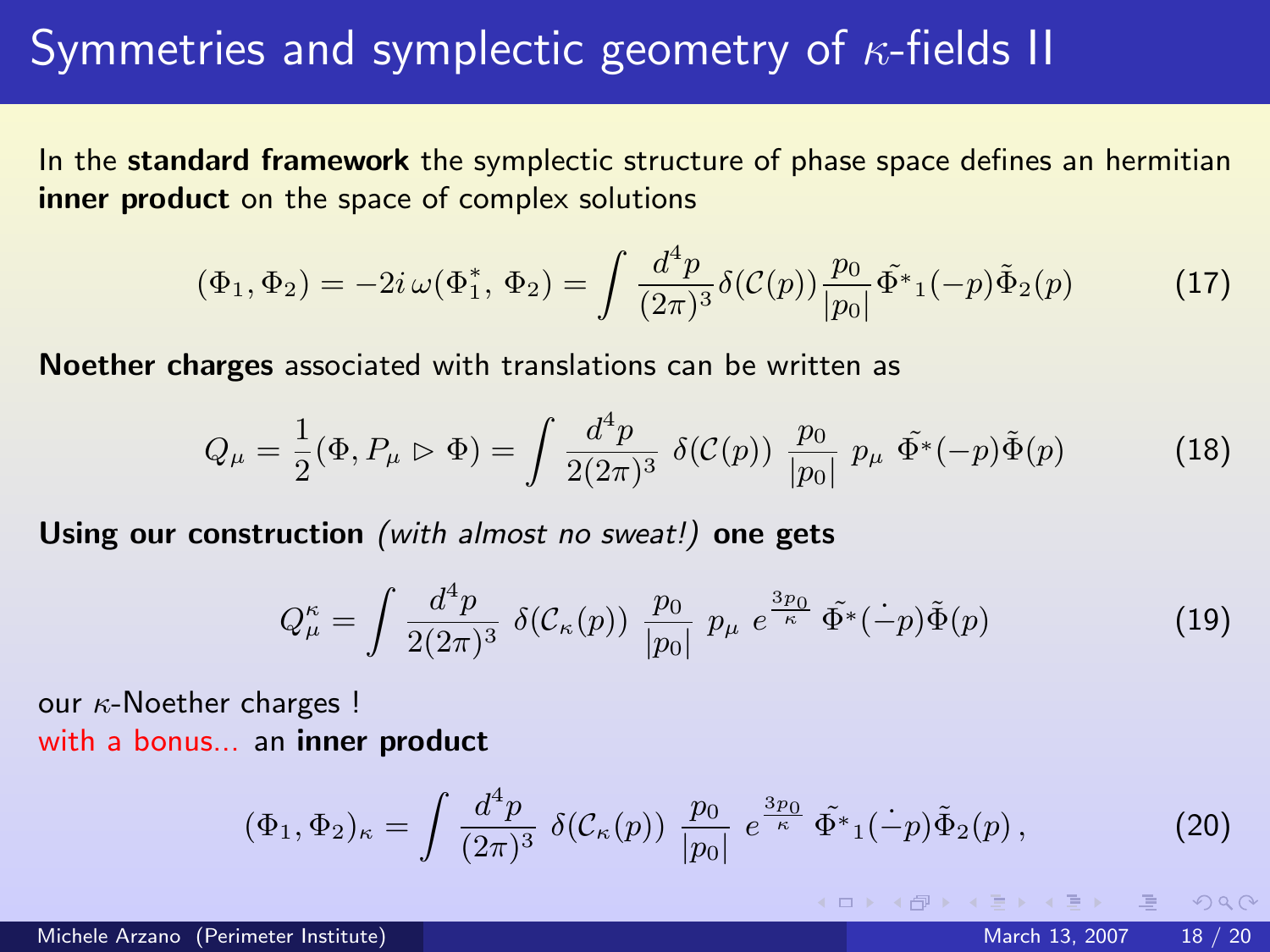# Canonical quantization of free  $\kappa$ -fields

Caution!!: work in progress...

- Given an inner product standard construction of one-particle Hilbert space  $\mathcal{H}_{\kappa}$ form  $S_{\kappa}$ ...
- in defining the algebra of creation and annihilation operators crucial role of non-trivial coproduct e.g.

$$
\star(\Delta(P_{\mu}) \blacktriangleright (a_{\vec{q}_1}^{\dagger} \otimes a_{\vec{q}_2}^{\dagger})) \equiv P_{\mu} \blacktriangleright (a_{\vec{q}_1}^{\dagger} \star a_{\vec{q}_2}^{\dagger})
$$
\n(21)

the standard composition of operators must be deformed to be compatible with the co-product!

$$
P_{\mu} \triangleright (a_{\vec{q}}^{\dagger}|0>) = (P_{\mu} \blacktriangleright a_{\vec{q}}^{\dagger})|0> = q_{\mu}(a_{\vec{q}}^{\dagger}|0>) \tag{22}
$$

$$
P_{\mu} \triangleright (a_{\vec{q}_1}^{\dagger} \star a_{\vec{q}_2}^{\dagger} | 0 > ) = q_{1\mu} \dot{+} q_{2\mu} (a_{\vec{q}_1}^{\dagger} \star a_{\vec{q}_2}^{\dagger} | 0 > ) \dots \tag{23}
$$

 $\bullet$  To construct the full Fock-space of the theory from *n*-particle states need a symmetrization principle...in the standard case "bosonization" is put in by hand, in our case  $a^\dagger_{\vec q_1}\star a^\dagger_{\vec q_2}|0>\neq a^\dagger_{\vec q_2}\star a^\dagger_{\vec q_1}|0>$  symmetrization is subtler...stay tuned!